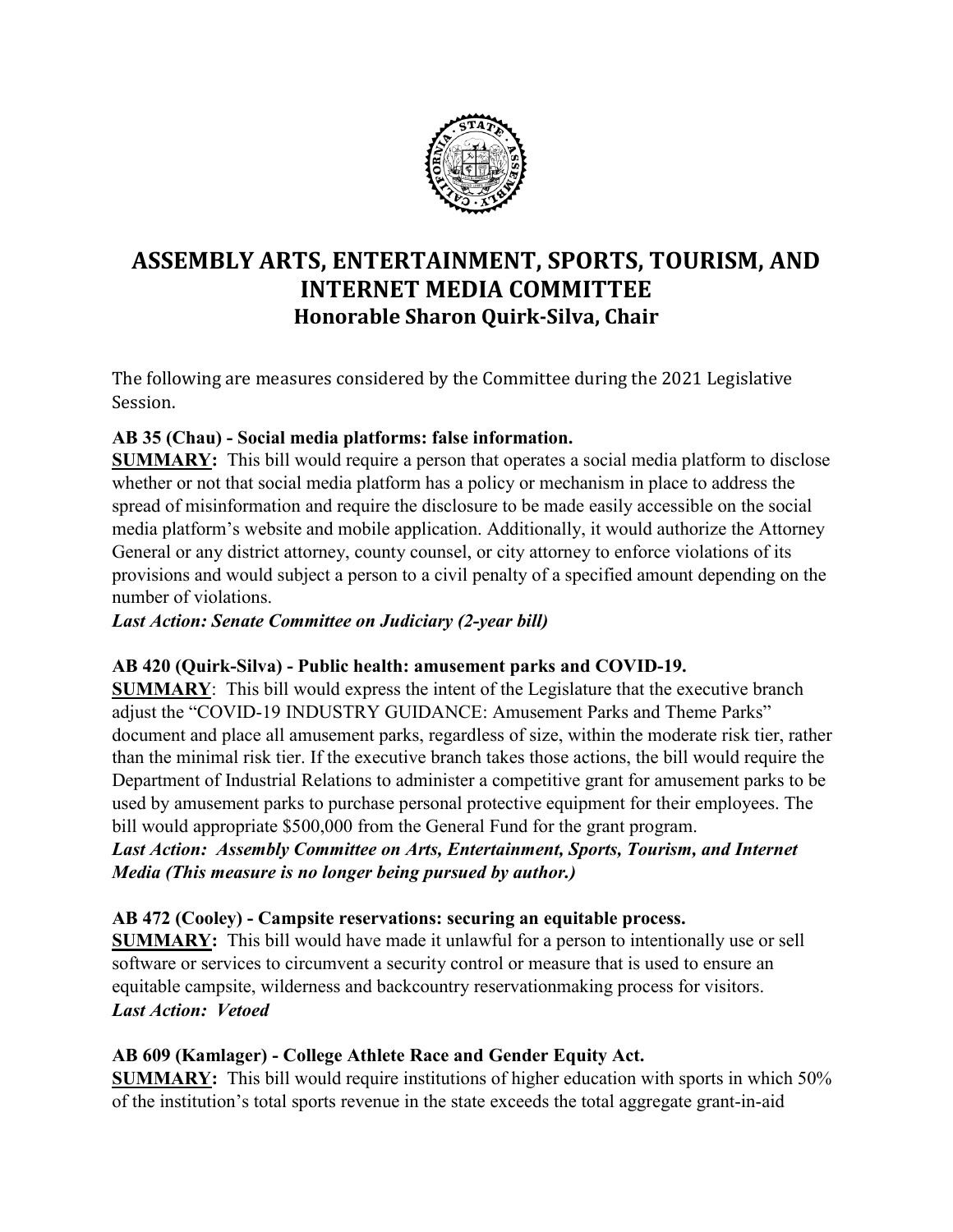athletics scholarship amount provided to the institution's college athletes in the sport during the reporting year to pay a name, image, and likeness royalty fee to each qualifying college athlete, as specified. It would also require each institution of higher education to comply with Title IX of the federal Education Amendments of 1972 as it applies to college athletics, to suspend an athletic director from intercollegiate athletics responsibilities in the state for three years if Title IX compliance is not achieved on or before January 1, 2025, and maintained for at least 6 months in each 12-month period after January 1, 2025, and to preserve each athletic program's college athletes' educational opportunities and grant-in-aid athletic scholarship amounts, including by requiring program cost-cutting options be implemented before, or simultaneously with, any reduction in college athletes' aggregate unduplicated participation numbers or grant-in-aid athletic scholarship amounts. It would impose additional obligations on community college districts, the bill would impose a state-mandated local program.

Additionally, it would prohibit an institution of higher education that receives state funds or state tax-exempt status from compensating athletics administrative personnel in an amount that exceeds 50% of the average total intercollegiate athletics administrative personnel compensation expenses paid by institutions of higher education that belong to the Football Championship Subdivision of the National Collegiate Athletic Association as well as prohibit until after January 1, 2032, an institution of higher education that receives state funds or state tax-exempt status from entering into a contract for new facility expenditures related to intercollegiate athletics unless the expenditure is necessary for matters of health and safety, would result in a net benefit to the environment, or is necessary to ensure compliance with Title IX of the federal Education Amendments of 1972.

## *Last Action:**Assembly Committee on Arts, Entertainment, Sports, Tourism, and Internet Media (This measure is no longer being pursued by author.)*

#### **AB 613 (Cristina Garcia) - Social media: retouched images: disclosure.**

**SUMMARY:** This bill would require social media platforms, as defined, *or users or advertisers posting on a social media platform,* to place text or marking within or adjacent to retouched images that have been posted on the platform for promotional or commercial purposes, and specify how that retouched image was altered. Additionally, it would define retouched image to mean a depiction of a real person, living or deceased, that has had their bodily appearance altered to narrow or thicken their figure or remove marks or blemishes on their skin.

*Last Action: Assembly Committee on Privacy and Consumer Protection (2-year bill)*

## **AB 729 (Valladares) - California Travel and Tourism Commission: meetings: records and minutes.**

**SUMMARY:** This bill would require the minutes and records of all commission meetings to be posted on the internet website of the Office of Tourism for at least 2 years.

*Last Action:**Assembly Committee on Arts, Entertainment, Sports, Tourism, and Internet Media (This measure is no longer being pursued by author.)*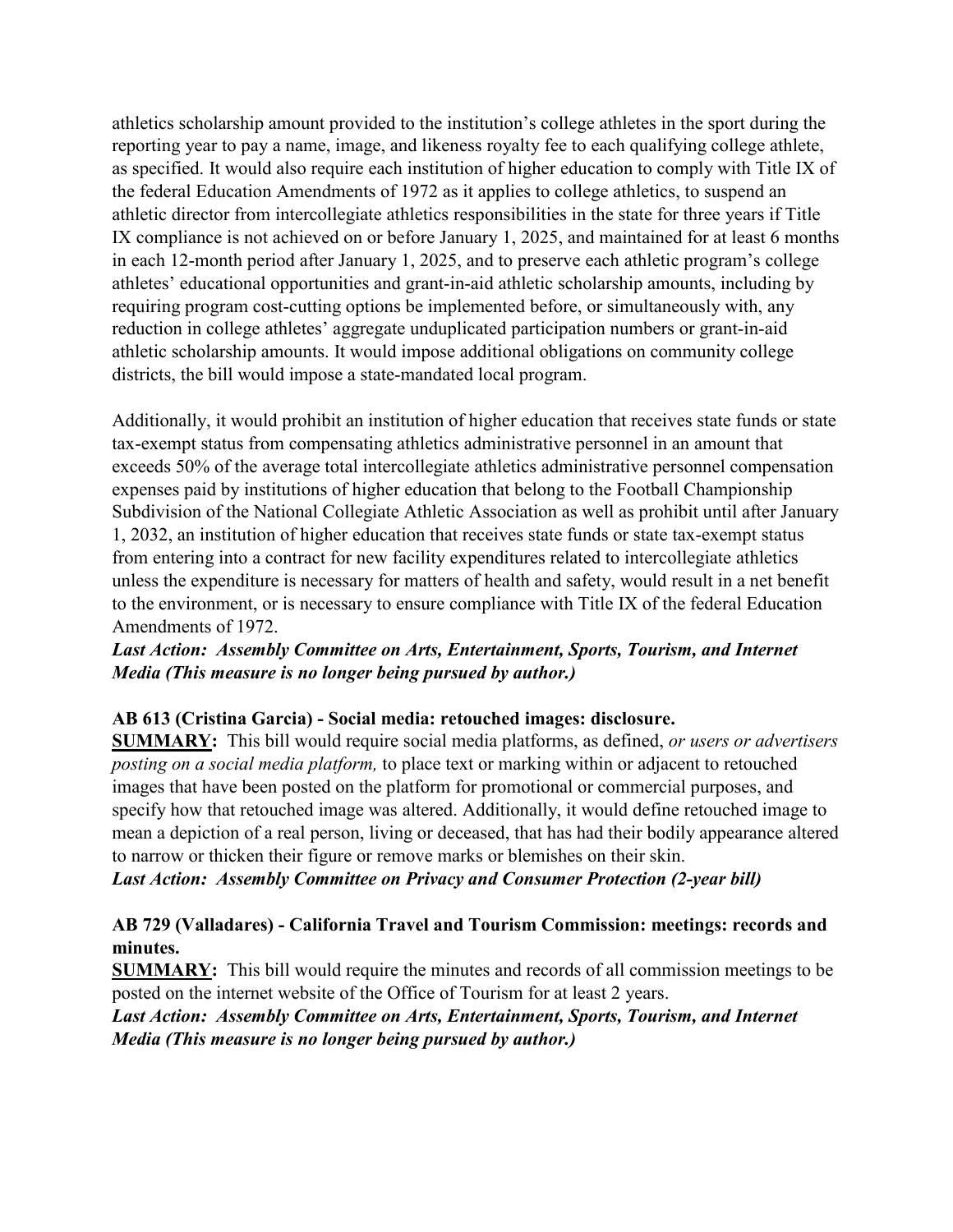#### **AB 730 (Quirk-Silva) - Athlete agents: minor athletes: health and safety.**

**SUMMARY:** This bill would prohibit an athlete agent from sending a minor client who is a professional athlete to any location that would be hazardous or detrimental to the health, safety, morals, or education of the minor, or entering any contract that requires the minor to appear at any event or establishment where alcoholic beverages or other intoxicating substances are sold or served.

#### *Last Action: Senate Committee on Appropriations (2-year bill)*

#### **AB 860 (Cooley) - Native American tribes: ethnohistory: report.**

**SUMMARY:** This bill would require the commission to prepare, or begin preparing, a report on the ethnohistory of Native American tribes in the Sacramento region covering the period from January 1, 1950, through the present, no later than January 1, 2024. It would require that this report include recommendations for how to expand the ethnography and ethnohistory to include other Native American tribes in California and also require the commission to submit copies of the report to specified entities and to maintain a copy in its records. Additionally, it would appropriate the sum of \$135,000 from the General Fund for this purpose.

## *Last Action: Assembly Committee on Arts, Entertainment, Sports, Tourism, and Internet Media (2-year bill)*

## **AB 986 (Gipson) - Personal income tax and corporation tax: Equitable Opportunities Film Credit.**

**SUMMARY:** This bill would permit a qualified taxpayer to receive up to 40% of the qualified expenditures attributable to the production of a qualified motion picture that is an independent minority film, as defined, with a total limit of up to \$30,000,000. The bill, among other things, would add the City of Banning to the Los Angeles zone and would provide additional credits for specified independent minority films for qualified expenditures relating to original photography in the state and qualified wages paid for services performed relating to original photography in the state to qualified individuals who reside in the state. The bill would also authorize a qualified taxpayer to sell any of the film credits attributable to an independent minority film. The bill would require an applicant with a production that is an independent minority film to include, in its application for the film credits to the California Film Commission, certain information relating to the applicant's voluntary programs to increase the representation of minorities and women in the job classifications that are not included in qualified wages.

Additionally, it would also increase the aggregate amount of credits that may be allocated, commencing with the 2021–22 fiscal year, and each fiscal year thereafter, through and including the 2024–25 fiscal year, under the film credits by \$200,000,000, and would make these credits exclusively available to independent minority films.

## *Last Action:**Assembly Committee on Arts, Entertainment, Sports, Tourism, and Internet Media (2-year bill)*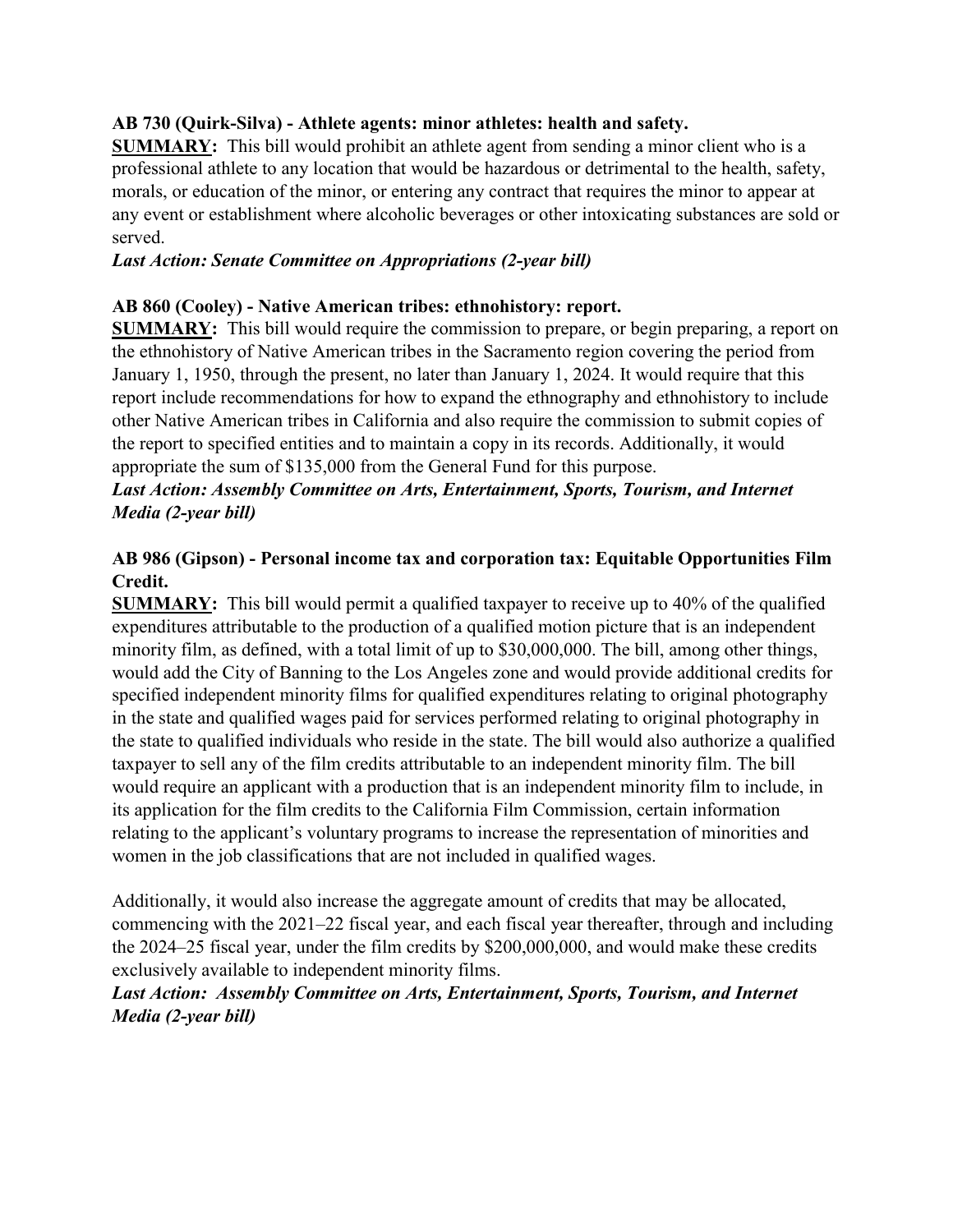## **AB 1114 (Gallagher) - Social media platform: limited public forum.**

**SUMMARY:** This bill would require a social media platform located in California, as defined, to develop a policy or mechanism to address content or communications that constitute unprotected speech, including obscenity, incitement of imminent lawless action, and true threats, or that purport to state factual information that is demonstrably false.

## *Last Action:**Assembly Committee on Arts, Entertainment, Sports, Tourism, and Internet Media (This measure is no longer being pursued by author.)*

#### **AB 1348 (McCarty) - Youth athletics: chronic traumatic encephalopathy.**

**SUMMARY:** This bill would require the Surgeon General to convene a Commission on Chronic Traumatic Encephalopathy (CTE) and Youth Football to investigate issues related to the risks of brain injury, if any, associated with participation in youth football, and issue recommendations on the minimum age for tackle football and best practices for minimizing the risk of concussion and CTE.

## *Last Action: Assembly Floor – Inactive File (2-year bill)*

## **AB 1385 (Lorena Gonzalez) - Employee obligations: exclusivity options: music talent and actors.**

**SUMMARY:** This bill would authorize recording artists to terminate a personal services agreement at any time, by written notice and without an obligation to pay damages, and limit the length of time that companies can exercise contract options for recording artists and actors performing in an episodic series.

*Last Action: Assembly Labor Committee (2-year bill)*

#### **AB 1545 (Wicks) - Children: internet safety: platform operators.**

**SUMMARY:** This bill would enact the Kids Internet Design and Safety (KIDS) Act for purposes of keeping children safe and protecting their interests on the internet. *Last Action:* **Assembly Appropriations Committee** *(2-year bill)*

## **AB 1556 (Friedman) - Ticket sales.**

**SUMMARY:** Requires that a refund be made within 30 calendar days of the cancellation for cancelled events. It also requires a ticket price at any event which is postponed, rescheduled, or replaced with another event at the same date and time be fully refunded to the purchaser by the ticket seller upon request within 30 calendar days of the refund request.

## *Last Action:**Chapter 180, Statues of 2021*

#### **SB 26 (Skinner) - Collegiate athletics: student athlete compensation and representation.**

**SUMMARY:** Expands the existing authority for a collegiate student athlete to receive compensation to also include compensation earned from the use of the student's athletic reputation, and moves up the implementation date of existing statutes relative to compensation earned from the use of a student athlete's name, image, or likeness.

*Last Action: Chapter 159, Statues of 2021*